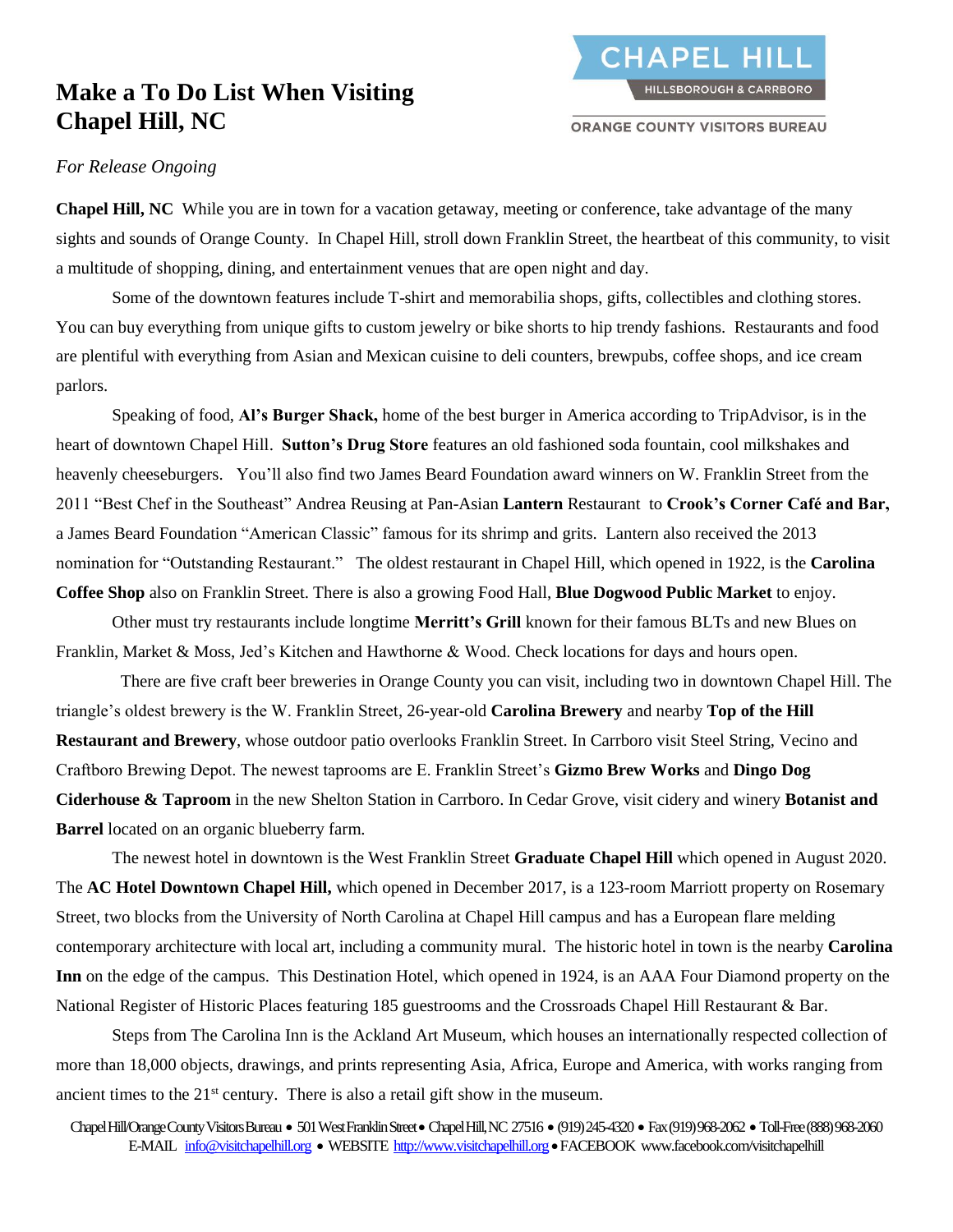Additionally for **art lovers** don't forget the popular 2nd Friday ArtWalk when more than a dozen art galleries and other businesses stay open from 6-9 pm highlighting their art with entertainment and food. The music scene includes live music clubs including **Local 506 a**nd **The Cave** on West Franklin.

For **kids,** the popular **Kidzu Children's Museum** has exhibits and hands-on activities focused on kids infant to tweens. The 8,500 sq ft museum is located in the University Place (formerly University Mall).

The older streets, just a block from the downtown business district, are lined with historic houses and charming cottages. For **history lovers**, The Preservation Society of Chapel Hill and Chapel Hill Historical Society have teamed up to provide Heart of Chapel Hill Tours. Visit<https://heartofthehilltours.com/> to register. Visitors may also tour the Horace Williams House, which is the only **historic** house in Chapel Hill open to the public. Visit preservationchapelhill.org for details. Additional free guided tours of downtown are available via the site [www.freewalkingtourschapelhill.com/](http://www.freewalkingtourschapelhill.com/)

A visit to Chapel Hill would not be complete with a walk on the UNC campus, the oldest state university in the country. Take a self-guided historic walking tour or a Zoom Sense of Place Tour. Please contact the UNC Visitor's Center at (919) 962-1630 for more information. On the campus, make plans to visit the new-look **Morehead Planetarium & Science Center** after its \$9.2 million dollar renovation with its grand reopening in the November 2020. Visit [www.moreheadplanetaiurm.org](http://www.moreheadplanetaiurm.org/) for details. Known for its breathtaking star shows, this first planetarium in the South once served as a NASA training center for astronauts from 1959 to 1975. Experience Fulldome Digital Video Technology with super-high-definition resolution and digital surround sound system and reconfigured seating for better sight lines. See shows about everything from astronauts, to Black Holes, the solar system to the current Carolina Skies. See the large iconic sundial and rose garden in front.

Another campus treasure is the **North Carolina Collection Gallery** in Wilson Library. Noted as the largest collection of documents and artifacts on a single state, the collection contains over 650,000 rare books, maps, photographs, oil portraits, currency, antique furniture, and other historical artifacts. While temporarily closed, you can read more at<https://library.unc.edu/wilson/ncc/>

If you **love the outdoors**, drop by the **[North Carolina Botanical Garden,](https://ncbg.unc.edu/)** the largest botanical garden in the southeast. This garden contains piedmont nature trails; mountain, coastal plains and sandhills habitat collections; ferns, carnivorous, aquatic and rare plant collections; an extensive herb garden and plant family garden. A 29,000 square foot "Green" Education Center, which has a Platinum LEED designation, is temporarily closed, but you can visit the display gardens and trails.

Make time to visit the **Honeysuckle Tea House**, a tea house and old apothecary about 8 miles west of Chapel Hill. Recycled telephone poles support the pagoda-style roof, and the tables were made from a 98-year-old pine tree that fell down during a storm. The Honeysuckle Tea House organically grows its own produce, invents recipes for tea blends, tinctures, honey-wines, soups, salves, chocolates, soaps and balms. Save for a few items, every product under their roof has grown, processed and packaged on site.

For **sports lovers,** tour the free 8,000 square foot interactive **Carolina Basketball Museum** next to the Dean E. Smith Center basketball complex, or stop by the Frank Kenan Football Center, both on the UNC campus. The basketball museum highlights a century of Carolina Basketball while the football center's Charlie Justice Hall of Honor, houses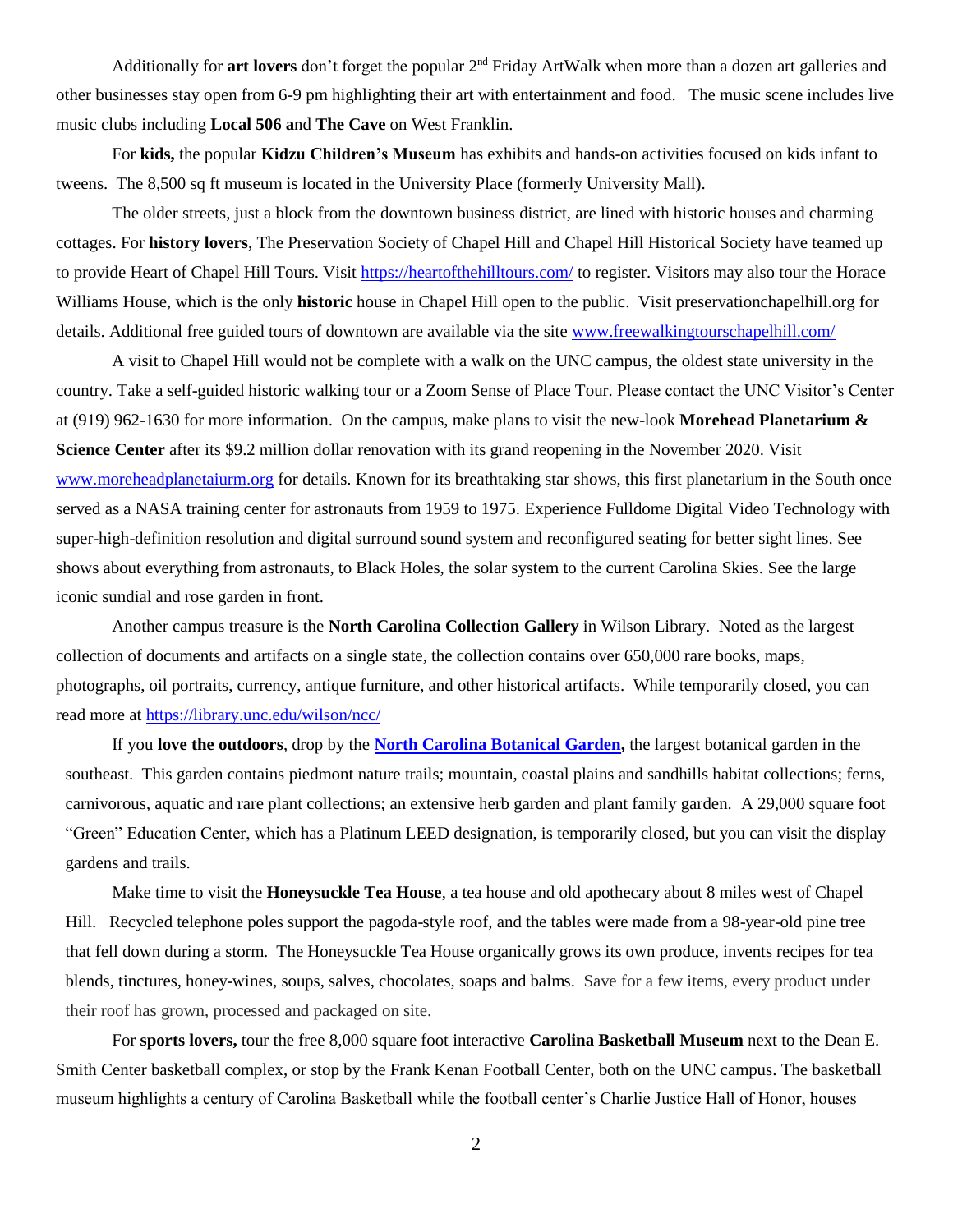historical artifacts, bowl trophies and vintage photographs dating back to the first football game in 1888. Enjoy the handson computer kiosks and the digital surround-sound 30-seat video theater. Also catch exciting college sporting events for more than two dozen men and women's teams on the UNC campus. Also check out the UNC Women's Basketball Museum in the Carmichael Arena on the UNC Campus. All are temporarily closed, but visit [www.goheels.com](http://www.goheels.com/) for updates.

Chapel Hill offers a multitude of performing arts opportunities. Enjoy theatre, dance, opera, concerts and more at the **PlayMakers Repertory Company** or at the beautiful historic **Memorial Hall** on the UNC-Chapel Hill campus.

Check out one of many wonderful shopping locations in the town.

In Carrboro, some of the most progressive music can be heard at the famous **Cat's Cradle** and wonderful plays, music and dance is at the **ArtsCenter**. **Carr Mill,** the town's first textile mill, is now a charming shopping mall. Each spring through early fall on Sunday morning and Thursday evening; listen to Jazz music outside the **Weaver Street Market.** You can find everything from soybean margarine or baked tofu to goat's milk soap and organic olive oil at Weaver Street, the southeast's largest food co-op market.

Shop Carrboro's popular **Farmers' Market** adjacent to the Carrboro Town Hall on Saturday morning's year round, expanding spring through fall adding Wednesday afternoon hours. The area's oldest market, which opened in 1979, features produce, flowers, baked goods and more all from farmers within a 50 miles radius. Other farmers markets are year round in Chapel Hill and Hillsborough.

Shop for unique antiques and crafts at places like the **NC Crafts Gallery**, which features **-** the original works of North Carolinian artists and craftspeople and **Womancraft Gifts,** which was founded by a handful of local women 41 years ago and continues to carry on the tradition of being owned & operated by local artists. There are numerous shops and restaurants at the growing 300 East Main Street development. Don't forget the popular

## **Open Eye Café** with **Carrboro Coffee Roasters** on site and award-winning **Neal's Deli** on S. Greensboro Street.

Historic Hillsborough, just north of Chapel Hill and Carrboro, is sometimes referred to as "a museum without walls." In Hillsborough, you'll find an entire downtown district that has been named to the National Register of Historic Places, with more than 100 late 18<sup>th</sup> and early 19<sup>th</sup> century structures still standing today. Guided and self-guided tours of Hillsborough's historic district are available.

You'll also find the nationally recognized **Montrose Gardens** (open for tours September – May), which was started in the mid-1800's, the Old Burwell School Historic Site, a 19<sup>th</sup> century Presbyterian school for young ladies, the 18<sup>th</sup> century Alexander Dickson House and the 1815 Ayr Mount federal-era plantation,. Can't miss attraction is the 1.8 mile **Riverwalk** hiking, walking and biking trail which runs along the Eno River through Hillsborough and is part of the statewide Mountains-to-See Trail.

In Hillsborough, visitors can stroll the charming downtown district along Churton Street for unique treasures as well as chocolates, wine and much more.

Orange County has a wealth of parks in the community ranging from small city parks with playground equipment to larger city and county parks with picnic shelters, baseball fields, swimming pools and tennis courts. Two area lakes spring through fall weekend opportunities for fishing, canoeing, kayaking and picnicking. And don't forget Eno River